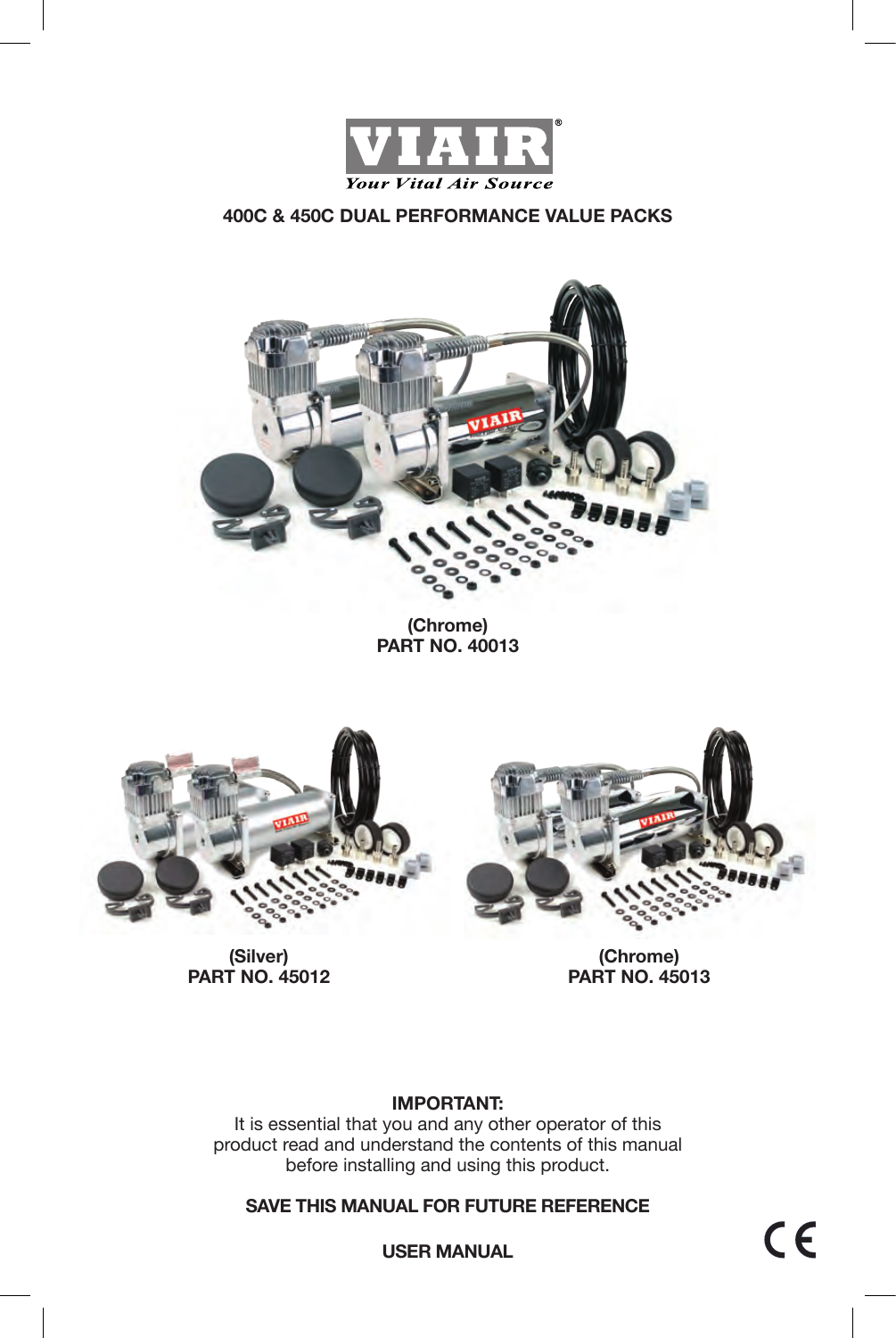# **IMPORTANT SAFETY INSTRUCTIONS**

**CAUTION** - To reduce risk of electrical shock:

- Do not disassemble. Do not attempt repairs or modifications. Refer to qualified service agencies for all service and repairs.
- Do not use this product in an area where it can fall or be pulled into water or other liquids.
- Do not reach for this product if it has fallen into liquid.
- Use compressors with 12-volt DC systems only.
- This product should never be left unattended during use.

### **WARNING - To prevent injury:**

- Never allow children to operate compressors. Close supervision is necessary when this compressor is being used near children.
- Compressors will become very HOT during and immediately after use. Do not touch any part of them with bare hands during and immediately after use.
- Do not use this product near flames or explosive materials or where aerosol products are being used.
- Do not operate this product where oxygen is being administered.
- Do not pump anything other than atmospheric air.
- Never use this product while sleepy or drowsy.
- Do not use any tools or attachments without first determining maximum air pressure for that tool or attachment.
- Never point any air nozzle or air sprayer toward another person or any part of the body.
- Each 400C / 450C air compressor is equipped with an Automatic Reset Thermal Protector, and can automatically restart after the thermal protector resets. Always cut off power source when thermal protector becomes activated.
- Wear safety glasses or goggles when installing this product.
- Use only in well ventilated areas.

# **INSTALLATION**

Please read and follow the installation instructions carefully to avoid injury or damage to the compressor and your vehicle.

Each of our air compressors and parts have been carefully produced and packaged. Before you begin installation, please familiarize yourself with Installation Parts List (Fig. 1) of this manual.

Guidelines for Selecting Mounting Location:

The selection of proper mounting location for your air compressor will help ensure a long and trouble free compressor service life. Please pay close attention to the following guidelines:

- 1. Select a FLAT AND SECURE location where the compressors can be mounted.
- 2. To maximize air compressor performance, locate compressor as CLOSE TO THE BATTERY as possible so that the length of positive lead wire required is at a minimum.
- 3. Choose mounting location that is as cool as possible and AWAY FROM HEAT SOURCES. The cooler the ambient temperature the less chance the compressor will overheat.
- 4. These compressors are moisture & splash resistant, but NOT WATERPROOF. Do not mount compressor in locations where the unit is likely to come in contact with water.
- 5. For remote filter mounting, select compressor mounting location where air line can be routed from compressor air inlet to remote inlet air filter. Make sure Remote Inlet Air Filter is located in a dry location, away from the elements.
- 6. You will also want to select compressor mounting location where the leader hose bracket can be mounted to secure the 2 ft. leader hose.
- 7. If it is necessary to mount air compressors further away from the battery, such as inside your vehicle or on the chassis of a pickup, use a minimum 6 AWG positive lead wire for *P/N: 40013* or 8 AWG positive lead wire for *P/Ns: 45012 and 45013* for remote installation.
- 8. Do not mount compressor near areas where flammable liquids are stored.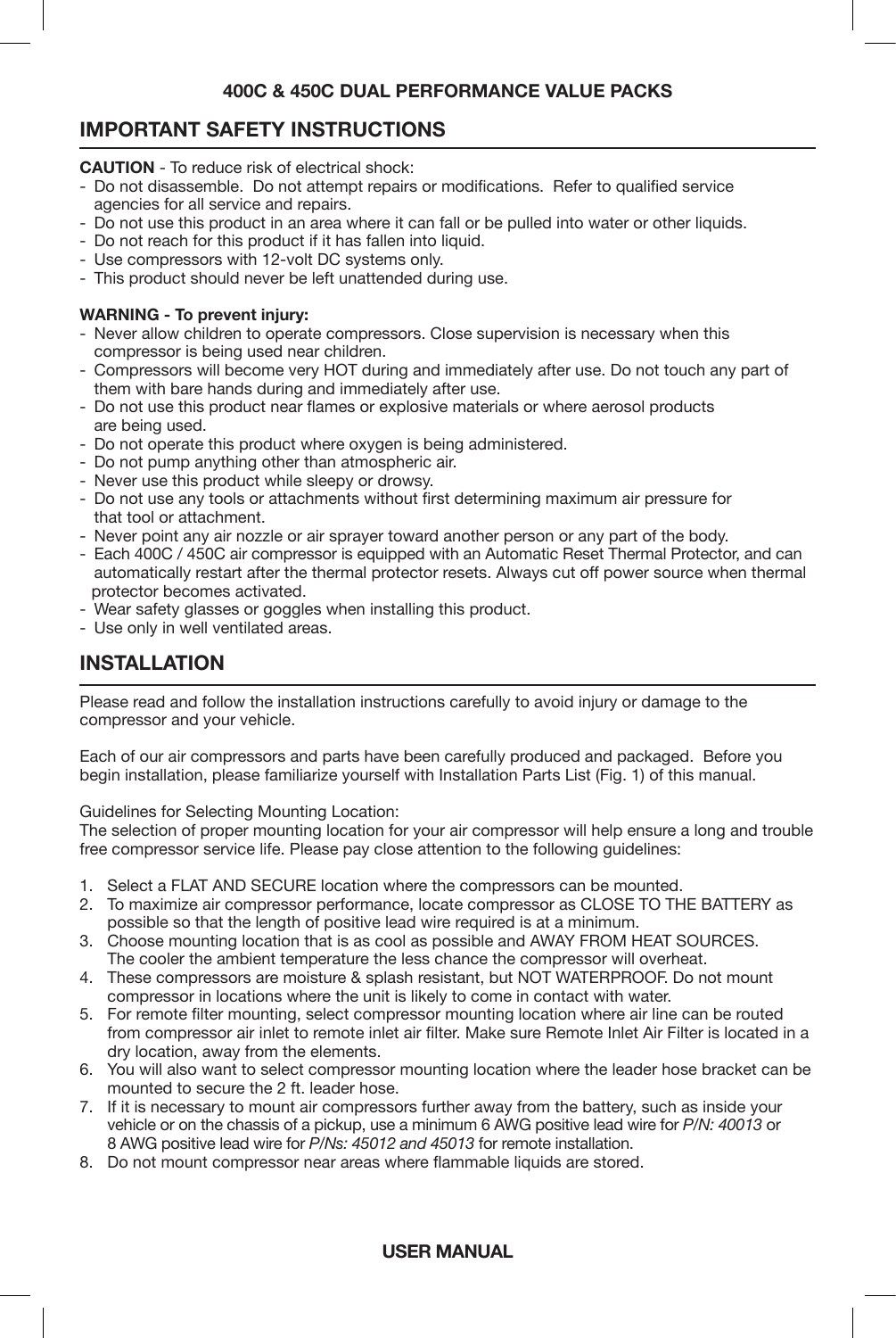# **MOUNTING AND WIRING**

- 1. Disconnect ground cable from vehicle's battery.
- 2. Temporarily position the air compressor in the location where it will be mounted.
- 3. Route ground wire to the negative post of the battery or to an appropriate grounding point and cut ground wire to length as needed.
- 4. Mount each air compressor with the four sets of 13/64" (5 mm) bolts, nuts, washers, and locking washers provided. (See Fig. 2 for Mounting Instructions) Use of thread sealant is recommended.
- 5. NOTE: For Remote Inlet Air Filter Installation, refer to Remote Inlet Air Filter Installation Instructions included in the Remote Inlet Air Filter Pack.
- 6. Your air compressors come with heavy duty heat-resistant leader hose with 1/4" fittings. This leader hose is designed to prolong the life of your air line. Do not remove the leader hoses from the air compressors.
- 7. IMPORTANT: Please note, the leader hose that came with your compressor may have a built-in inline check valve. Do not remove inline check valve from leader hose.
- 8. Select proper location to mount leader hose with hose bracket provided. Avoid locations where leader hose may become tangled with wires and other hoses.
- 9. To mount hose bracket, drill hole with 3/16" drill bit and push self–anchoring hose bracket pin into hole. Route leader hose through hose bracket and secure hose by pressing bracket clamp into locked position.
- 10. To remove hose from the hose bracket, simply press down on the hose clamp release tab to release bracket clamp. (Fig. 3)
- 11. Connect compressor positive lead wire to one of the leads of your pressure switch.
- 12. Make sure that your compressor setup is properly fused. Both compressors will pull no more than 60 amps (Dual 400C) / 44 Amps (Dual 450C) peak.
- 13. Always locate fuse as close as possible to power source.
- 14. Before connecting to power source, re-check to make sure that all connections are made properly.
- 15. Connect and test compressor system by running the compressor for a short time to build up pressure in your air tank.
- 16. Once air pressure reaches preset cut out pressure of your pressure switch, the compressor will shut off. Inspect all air line connections for leaks with soap and water solution. If a leak is detected, the air line may not be cut squarely or pushed all the way in. Repair connections as needed.

#### **(Fig. 1) 400C / 450C Compressor Installation Parts List:**





- B. Mounting Bolts (4pcs) x2
- C. Flat Washers (8pcs) x2
- D. Locking Washer (4pcs) x2
- E. Nuts (4pcs) x2
- F. 1/4" NPT F x 1/2" Barbed Fitting (1pc) x2
- G. 1/4" NPT M x 1/2" Barbed Fitting (1pc) x2
- H. Air Line Clips (3pcs) x2
- I. Screws (3pcs) x2
- J. Remote Inlet Air Filter with Filter Element (1pc) x2



J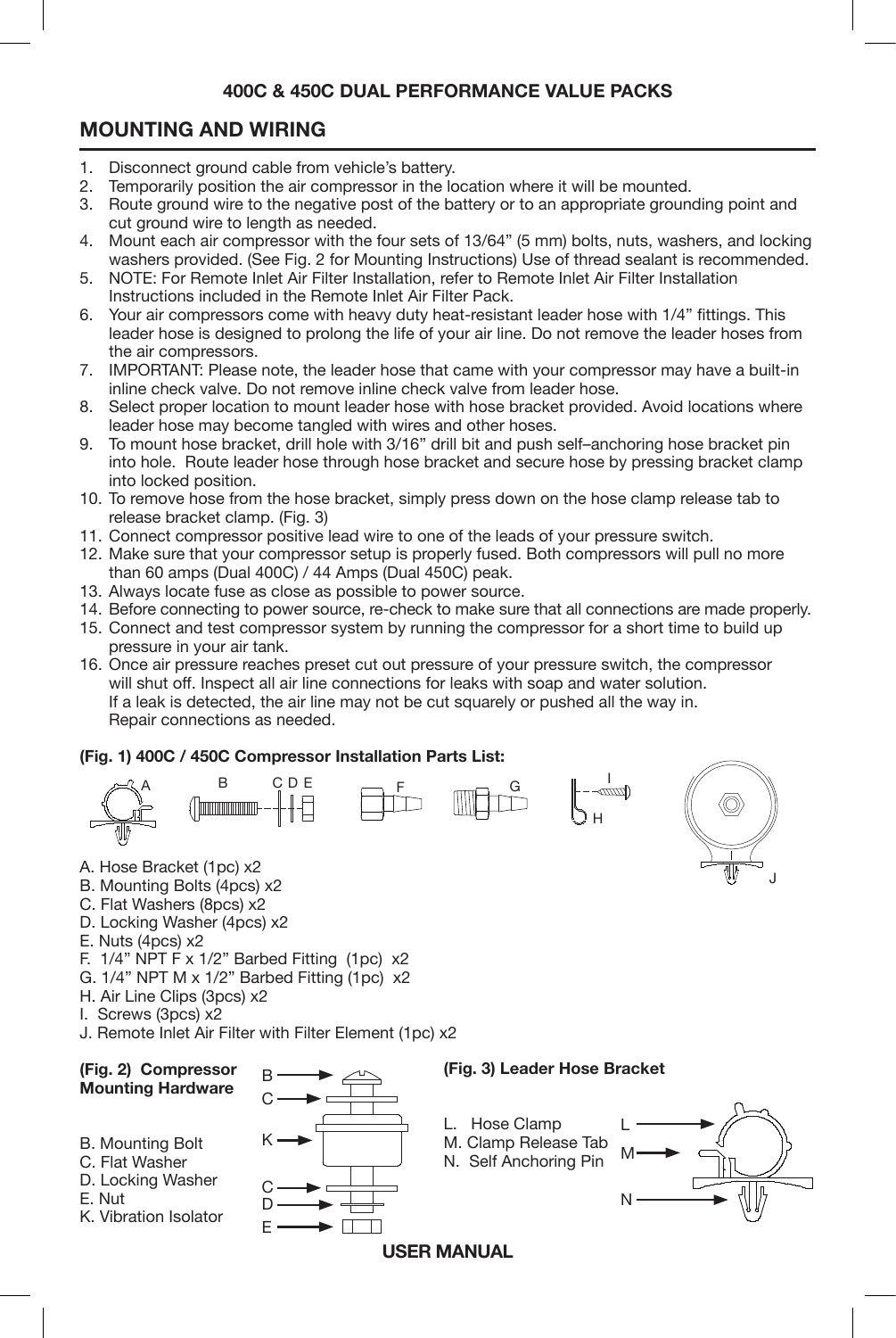# **OPERATING INSTRUCTIONS**

- 1 1. IMPORTANT: Always operate the compressors at or below the MAXIMUM PRESSURE RATING of the compressor (150 PSI).
- 2. Always observe the MAXIMUM DUTY CYCLE of the air compressor. Refer to Compressor Applications and Specifications Sections of this manual for details. Operation exceeding maximum pressure ratings and/or duty cycle will result in damage to the air compressor.
- 3. Your air compressors are equipped with AUTOMATIC THERMAL OVERLOAD PROTECTORS. This feature is designed to protect the air compressor from overheating and causing permanent damage. The thermal overload protector will automatically cut power to your air compressor should the internal operating temperature of the air compressor rise above safe levels during excessive use.
- 4. Should at any time during use, your air compressors automatically shut off, do not attempt to restart them. Cut power to the air compressor. The automatic thermal overload protector will automatically reset when internal temperature of the air compressor drops below safe levels. After allowing air compressor to cool off for about 30 minutes, you can safely resume use of the air compressor.
- 5. To prevent discharge of your vehicle's battery, we recommend that you keep the vehicle's engine running while operating air compressors.
- 6. ONLY OPERATE AIR COMPRESSORS IN WELL-VENTILATED AREAS.
- 7. Compressor performance is enhanced when operating compressor with vehicle's engine running. 8. INSTALLATION TIP:

 Always plumb your system using a separate tank port for each compressor leader hose. This can improve flow performance.

# **MAINTENANCE & REPAIRS**

- 1. Periodically check all electrical, fittings connections. Clean and tighten as needed.
- 2. Periodically check all mounting screws. Tighten as needed.
- 3. Replace Air Filter Element periodically. Replacement frequency depends on operating frequency and operating environment. For frequent use in dusty environments, we recommend that you replace air filter element once a month.
- 4. Regularly clean dust and dirt from compressor cooling fins and motor housing.
- 5. Your air compressor is equipped with a permanently lubricated, maintenance-free motor. Never try to lubricate the compressor.
- 6. All repairs should be performed by Manufacturer or Manufacturer's Authorized Service Agencies only.

#### **CAUTION:**

Never touch the air compressor or fittings connected to the air compressor with bare hands during or immediately after use. The leader hose and fittings connected to leader hose will become very HOT during and after use. If necessary, wear heat resistant gloves to handle fittings, air line, and leader hose.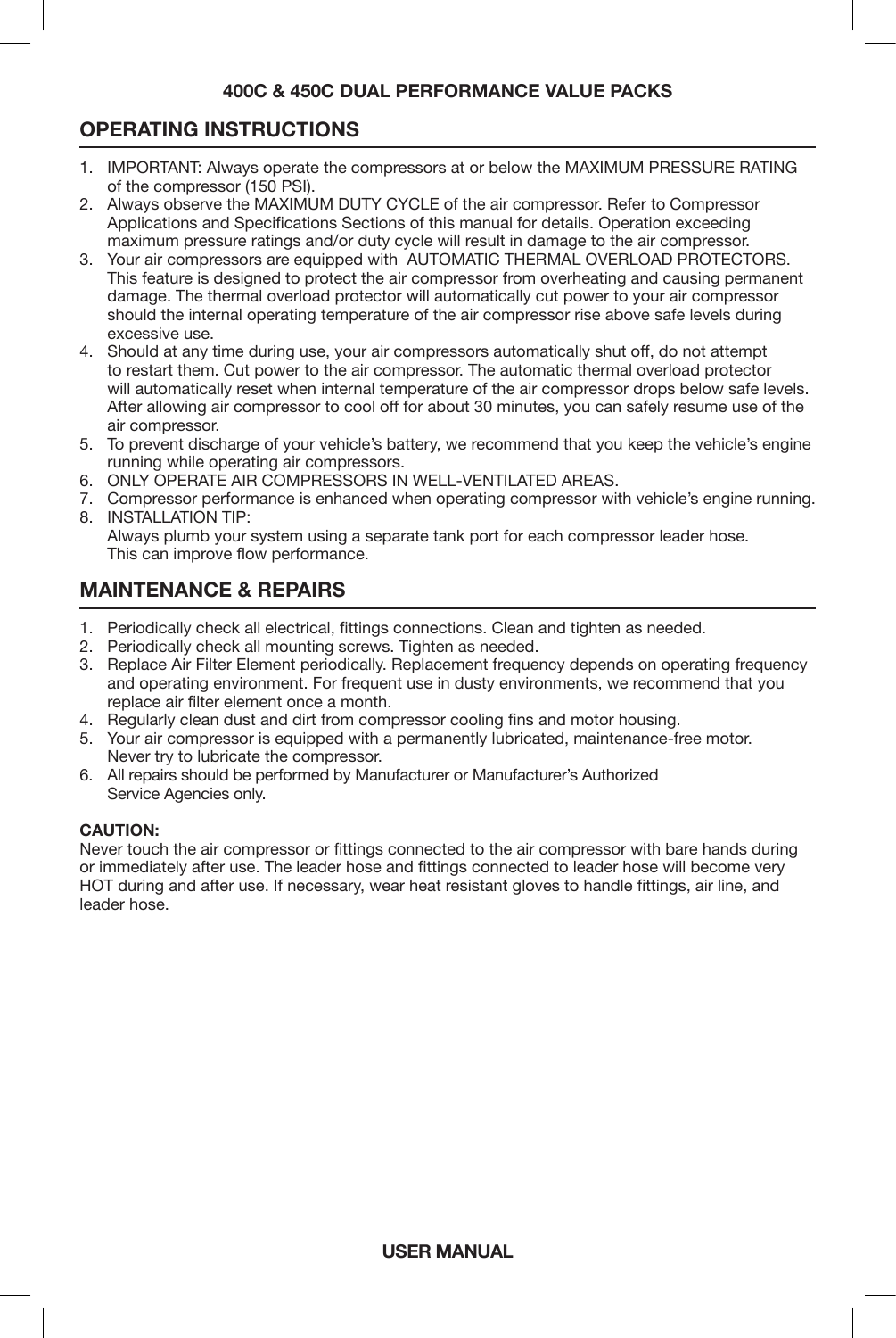# **COMPRESSOR APPLICATION GUIDE**

To ensure that you get the highest level of satisfaction from your compressor's performance, refer to information below:

| <b>VIAIR COMPRESSOR REFERENCE CHART</b> |                              |                              |  |  |
|-----------------------------------------|------------------------------|------------------------------|--|--|
| COMPRESSOR SERIES DUTY CYCLE            |                              | <b>MAX. WORKING PRESSURE</b> |  |  |
|                                         | $(100$ PSI @ 72 $\degree$ F) |                              |  |  |
| 090 SERIES                              | 9%                           | <b>120 PSI</b>               |  |  |
| 092 SERIES                              | 9%                           | <b>120 PSI</b>               |  |  |
| 095 SERIES                              | 9%                           | <b>120 PSI</b>               |  |  |
| 097 SERIES                              | 10%                          | <b>130 PSI</b>               |  |  |
| 098 SERIES                              | 10%                          | <b>130 PSI</b>               |  |  |
| 100 SERIES                              | 15%                          | <b>130 PSI</b>               |  |  |
| 250 IG SERIES                           | 100%                         | <b>150 PSI</b>               |  |  |
| 275 SERIES                              | 25%                          | <b>150 PSI</b>               |  |  |
| 280 SERIES                              | 30%                          | <b>150 PSI</b>               |  |  |
| 325 SERIES                              | 33%                          | <b>150 PSI</b>               |  |  |
| 330 IG SERIES                           | 100%                         | <b>150 PSI</b>               |  |  |
| 350 SERIES                              | 100%                         | <b>150 PSI</b>               |  |  |
| 380 SERIES                              | 100%                         | 200 PSI                      |  |  |
|                                         | *55%                         |                              |  |  |
| 400 SERIES                              | 33%                          | <b>150 PSI</b>               |  |  |
| 420 SERIES                              | 33%                          | <b>150 PSI</b>               |  |  |
| 444 SERIES                              | 100%                         | <b>200 PSI</b>               |  |  |
|                                         | *50%                         |                              |  |  |
| 450 SERIES                              | 100%                         | <b>150 PSI</b>               |  |  |
| 450 IG SERIES                           | 100%                         | <b>150 PSI</b>               |  |  |
| 460 SERIES                              | 100%                         | <b>150 PSI</b>               |  |  |
| 480 SERIES                              | 100%                         | <b>200 PSI</b>               |  |  |
|                                         | *50%                         |                              |  |  |

*\*Duty Cycle at 200 PSI and 72°F.*

### **ABOUT COMPRESSOR DUTY CYCLE:**

Duty cycle refers to the amount of time a compressor can be operated in a given time period at 100 PSI, and a standard ambient temperature of 72° F. It is commonly expressed in percentage format: Compressor on time  $\div$  (on time  $+$  off time) = Duty Cycle %.

| <b>MINUTES ON /</b>      |
|--------------------------|
| <b>MINUTES OFF</b>       |
| 5 Min. On / 55 Min. Off  |
| 6 Min. On / 54 Min. Off  |
| 9 Min. On / 51 Min. Off  |
| 12 Min. On / 48 Min. Off |
| 15 Min. On / 45 Min. Off |
| 18 Min. On / 42 Min. Off |
| 20 Min. On / 40 Min. Off |
| 30 Min. On / 30 Min. Off |
| 1 Hour Run Time          |
|                          |

**NOTE:** All compressors, regardless of rated duty cycle, require sufficient rest time in between cycles to allow for partial or complete heat dissipation. Heat dissipation rates may vary depending on ambient temperatures and operating conditions.

#### **ABOUT RATED WORKING PRESSURE:**

To ensure trouble free service life of your compressor, always operate compressor within rated working pressure of the compressor. Never use a pressure switch with a higher cut-off pressure than compressor's rated working pressure.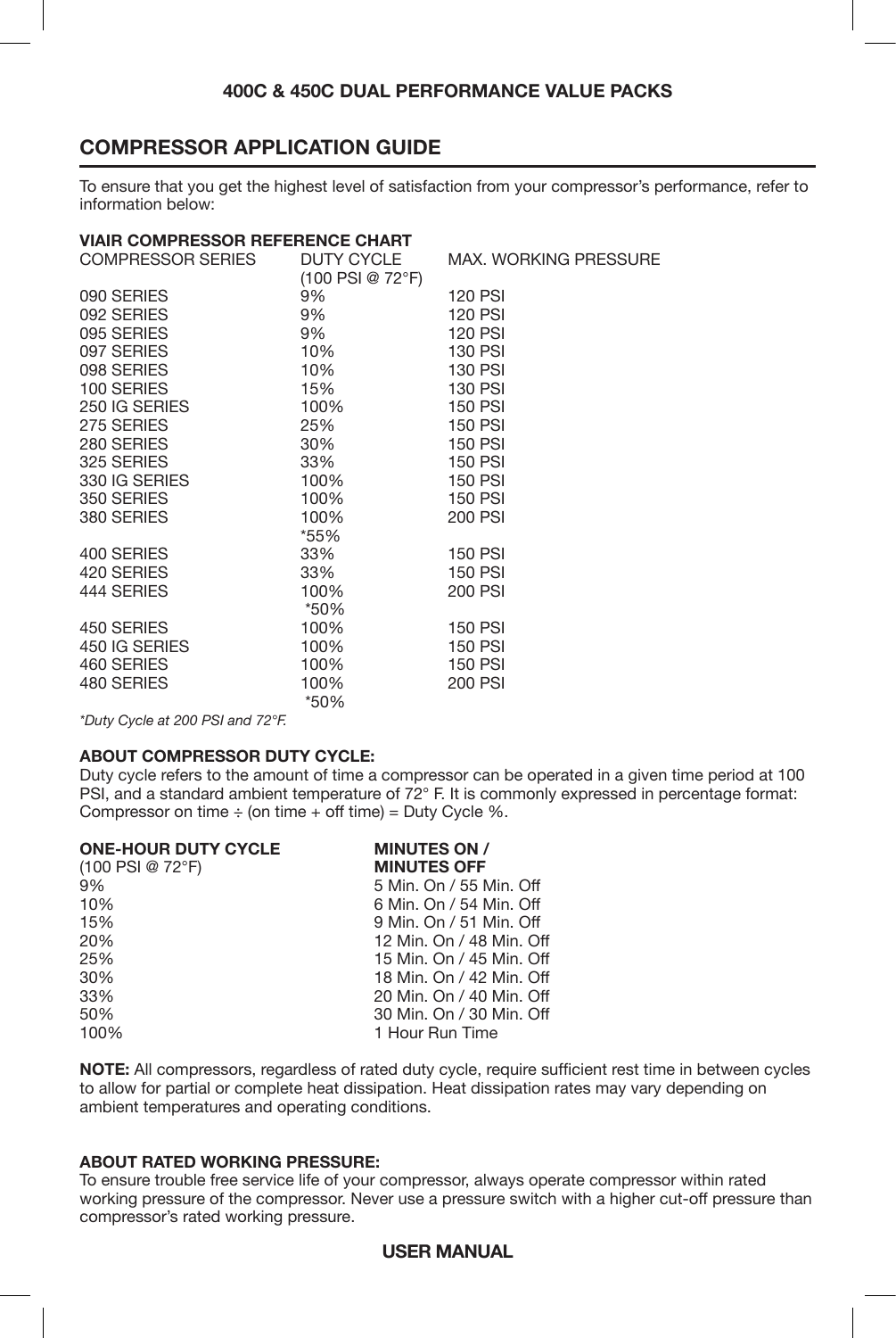# **TROUBLESHOOTING GUIDE:**

| PROBLEM:                                                                         | POSSIBLE CAUSE(S)                                                                                                      | <b>CORRECTIVE ACTION</b>                                                                                                                                                                                                                                                                                       |
|----------------------------------------------------------------------------------|------------------------------------------------------------------------------------------------------------------------|----------------------------------------------------------------------------------------------------------------------------------------------------------------------------------------------------------------------------------------------------------------------------------------------------------------|
| Tank pressure drops when<br>compressor(s) shut off                               | 1. Loose drain cock<br>2. Check valve leaking<br>3. Loose connections                                                  | 1. Tighten drain cock<br>2. Replace check valve or<br>compressor(s)<br>3. Check all connections with<br>soap and water solution<br>and tighten                                                                                                                                                                 |
| Compressor runs<br>continuously and air flow<br>lower than normal                | 1. Excessive air usage<br>2. Loose connections<br>3. Worn piston ring or inlet valve.<br>4. Clogged air filter element | 1. Decrease air usage<br>2. Check all connections with<br>soap and water solution<br>and tighten.<br>3. Repair or replace compressor<br>4. Replace air filter element                                                                                                                                          |
| Compressor runs<br>continuously causing<br>safety valve (if equipped)<br>to open | 1. Bad pressure switch<br>2. Defective safety valve                                                                    | 1. Replace pressure switch<br>2. Replace safety valve                                                                                                                                                                                                                                                          |
| Excessive moisture in<br>discharge                                               | 1. Excessive water in air tank<br>2. High humidity                                                                     | 1. Drain tank, tilt tank to drain.<br>Drain tank more frequently<br>2. Move compressor to area<br>with less humidity, or use air<br>line filter.                                                                                                                                                               |
| Compressor will not run                                                          | 1. No power, or power switch<br>in OFF position<br>2. Blown fuse<br>3. Motor overheats<br>4. Faulty pressure switch.   | 1. Make sure compressor<br>switch is ON<br>2. Disconnect compressors<br>from power source, replace<br>fuse. (Refer to Specifications<br>section for correct<br>fuse amperage.)<br>3. Let compressors cool off for<br>about 30 Minutes to allow<br>thermal overload switch reset.<br>4. Replace pressure switch |
| Thermal overload<br>protector cuts<br>out repeatedly                             | 1. Lack of proper ventilation or<br>ambient temperature too high<br>2. Compressor valves failed                        | 1. Move compressor to well<br>ventilated area, or area with<br>lower ambient temperature<br>2. Repair or replace compressor                                                                                                                                                                                    |
| Excessive knocking<br>or rattling                                                | 1. Loose mounting bolts<br>2. Worn bearing on eccentric or<br>motor shaft<br>3. Cylinder or piston ring is worn        | 1. Tighten mounting bolts<br>2. Repair or replace compressor<br>3. Repair or replace compressor                                                                                                                                                                                                                |

#### **CAUTION: NEVER DISASSEMBLE COMPRESSOR WHILE COMPRESSOR IS PRESSURIZED.**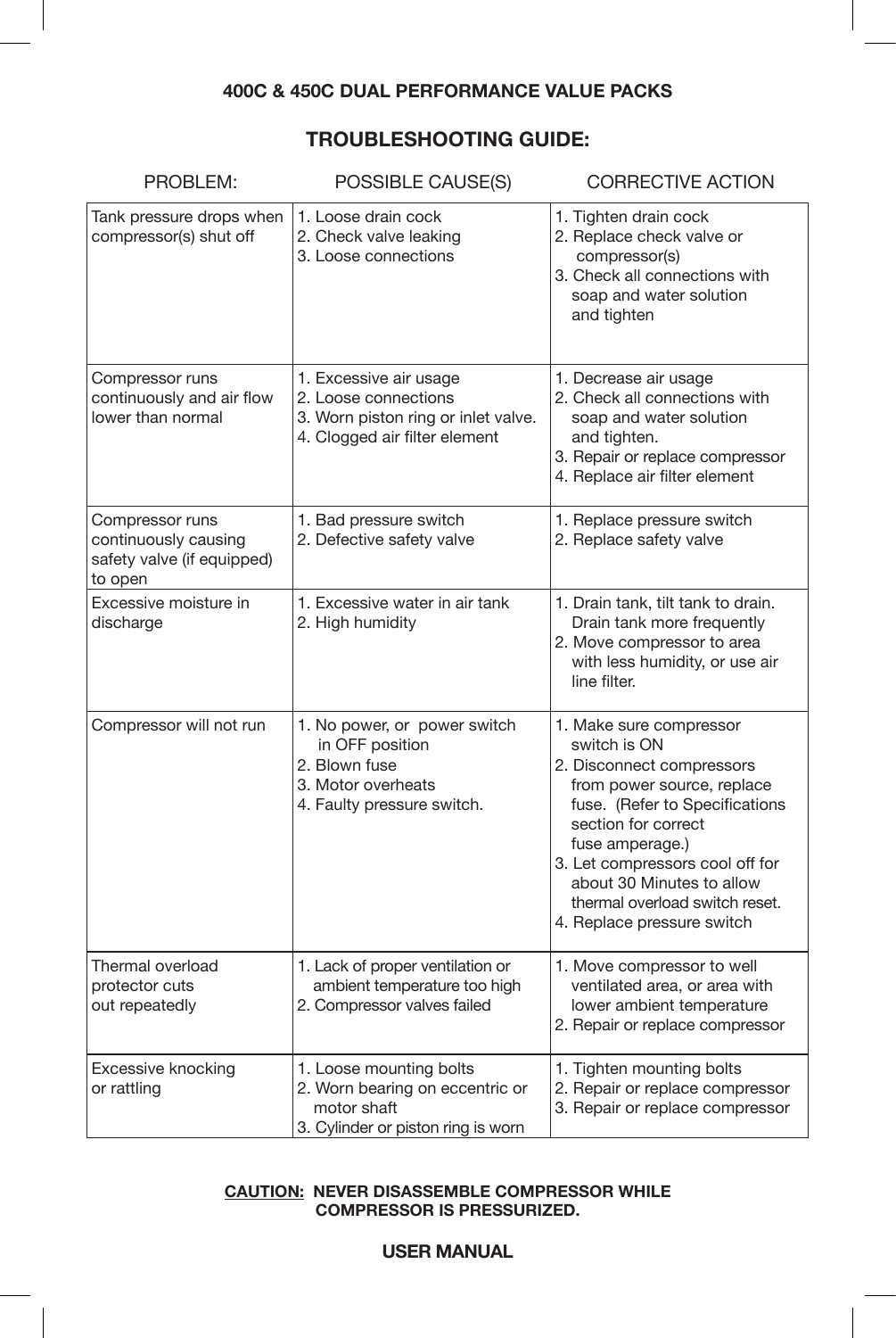### **Wiring Diagram:**

*(Fuse Not Included)*